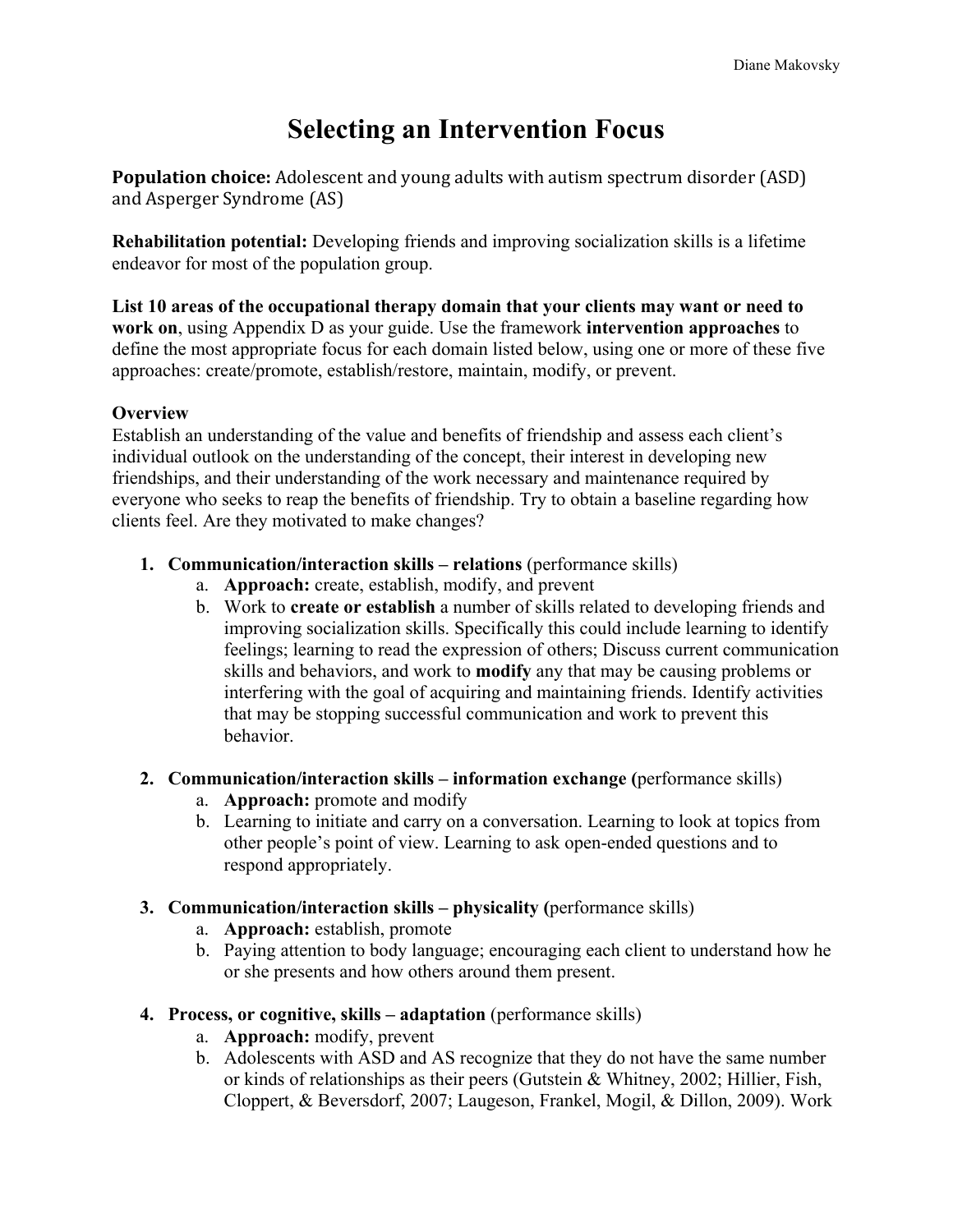through the mental and emotional understanding regarding their current situation and of the steps necessary to develop friends. Think through with clients what needs to be modified or changed, and what behaviors need to be prevented, in order to improve.

### **5. Social Participation** (areas of occupation)

- a. **Approach:** create/promote, establish/restore, maintain, modify, and prevent
- b. Specific areas that may need addressing include socializing with peers, interaction with social groups, interaction with members of the opposite sex. The approach would focus on listing things the client likes to do, researching where these activities can be performed in a group, discussing what it means to be a member of a group, and setting up practical steps to join a relevant group. Also considering specific issues in relating to members of the opposite sex.

## **6. Education – formal educational participation** (areas of occupation)

- a. **Approach:** create/promote, establish/restore
- b. Understanding what the client wants from education and working on additional skills that build bridges with other students and teachers. Considering the differences in behavior needed in a classroom setting from other social settings, such as with family. Work on modifying previous habits that caused problems.

## **7. Leisure – planning** (areas of occupation)

- a. **Approach:** create/promote, establish
- b. Identifying interests and opportunities, particularly those that can be engaged in with others. Learning to use leisure time to form friendships; practicing the steps to actually take part in some activity.

#### **8. Personal hygiene and grooming** (areas of occupation/ADLs)

- a. **Approach:** establish/restore, maintain, modify, and prevent
- b. Review of the basics, such as why do we take showers, brush our teeth, change our shirts, comb our hair, etc. Consider the impact of these activities on friendships and prevent unwanted consequences from inattention.

#### **9. Motor skills** (performance skills)

- a. **Approach:** promote, maintain, modify
- b. Developing smoothness in action. Practice actions so as to make them smooth and support formation of good social relations, for example making a cup of coffee, or event elements of dance.
- 10. **Routines** (performance patterns)
	- a. **Approach:** create/promote, establish/restore, maintain, and modify
	- b. Increase the familiarity of basic social routines such as greeting someone on the street, in the hallway, being polite.